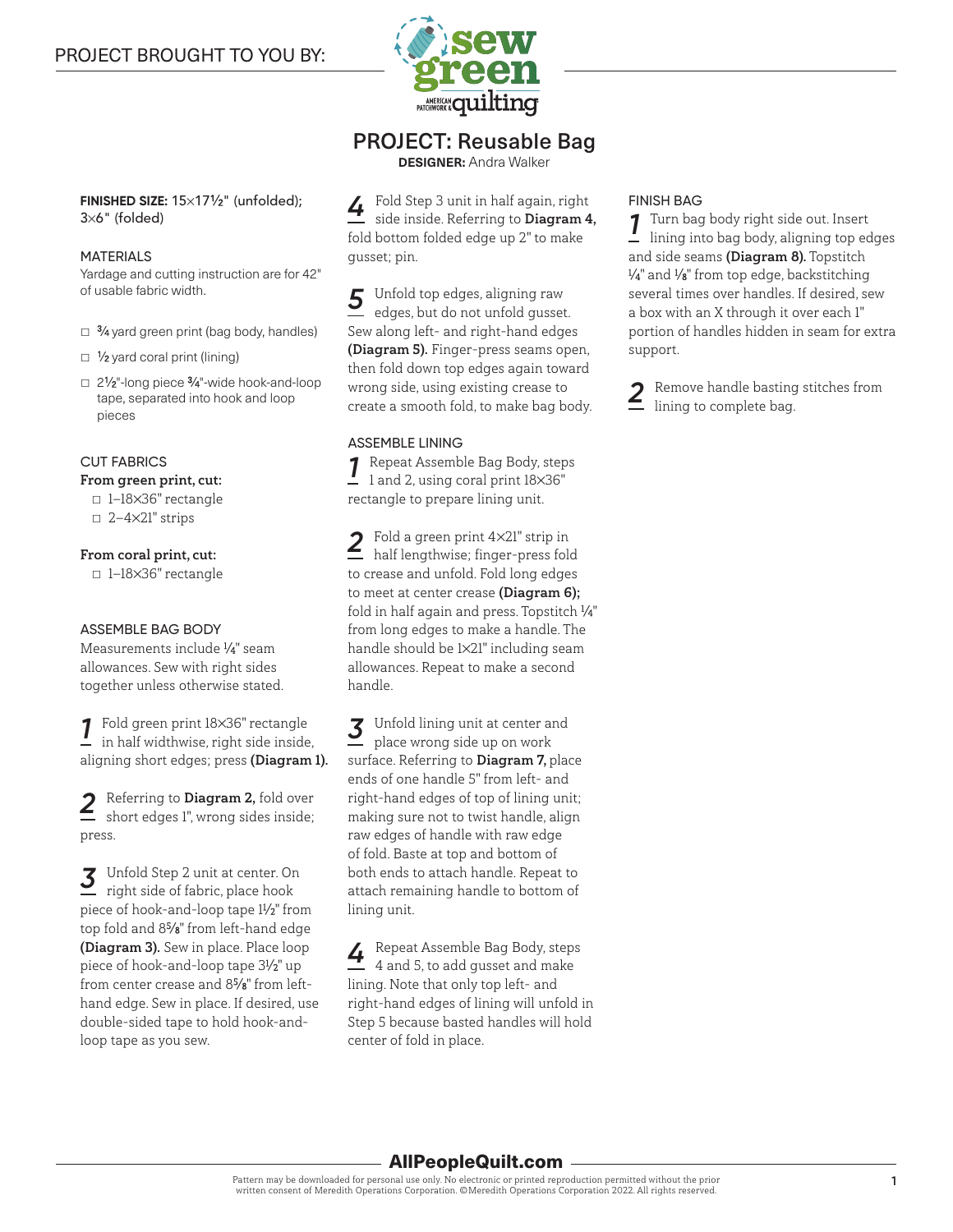

# PROJECT: Reusable Bag

**DESIGNER:** Andra Walker







DIAGRAM 5

### AllPeopleQuilt.com